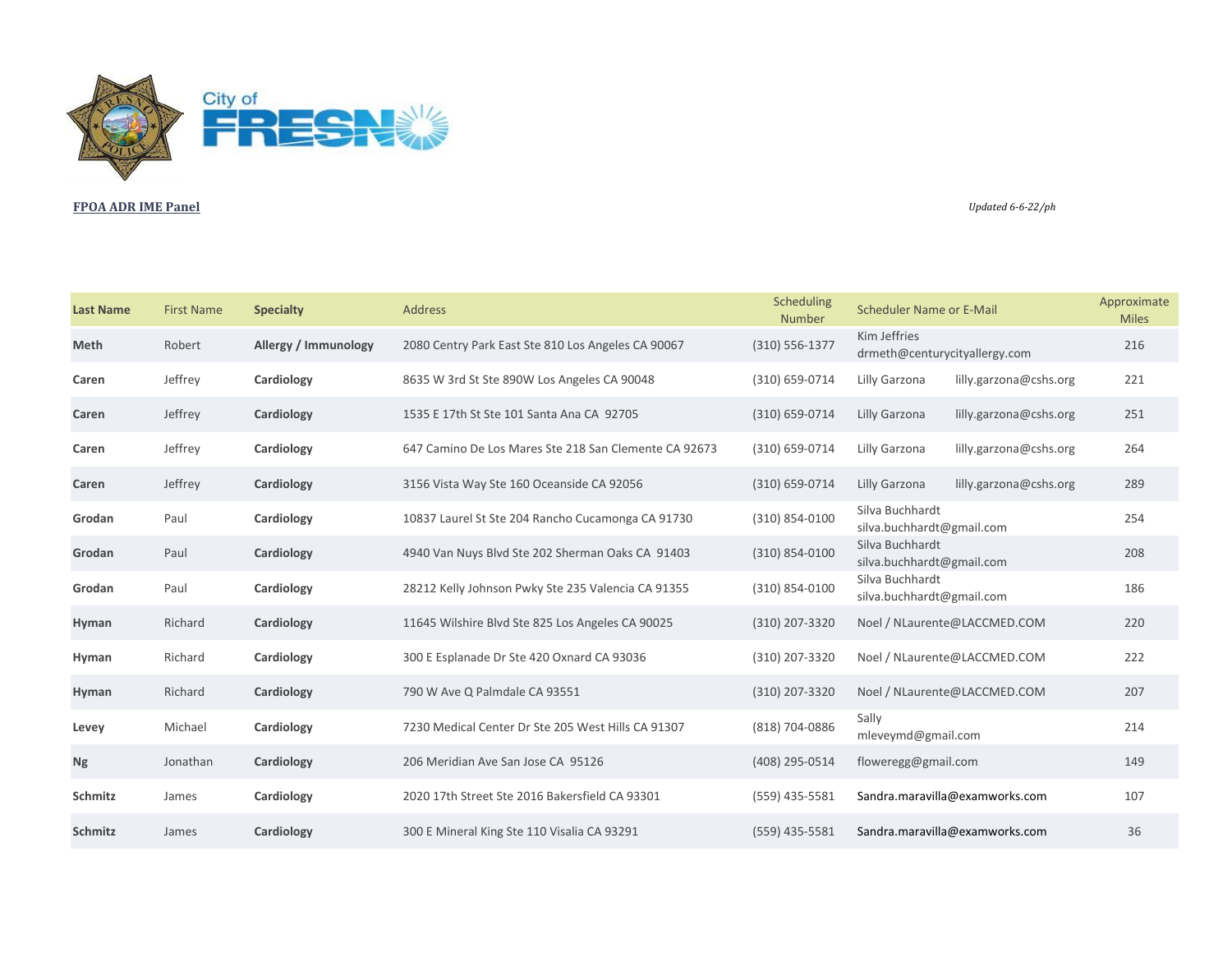| <b>Schmitz</b>  | James         | Cardiology                     | 7033 N Fresno St Ste 201 Fresno CA 93720           | $(559)$ 435-5581   | Sandra.maravilla@examworks.com                       | 12             |
|-----------------|---------------|--------------------------------|----------------------------------------------------|--------------------|------------------------------------------------------|----------------|
| Schmitz         | James         | <b>Cardiology</b>              | 3351 M St Ste 230 Merced CA 95348                  | $(559)$ 435-5581   | Sandra.maravilla@examworks.com                       |                |
| Weber           | Robert        | Cardiology                     | 1564 Shaw Ave Clovis CA 93611                      | (888) 888-0098     | Corynn Rubel<br>crubel@arrowheadeval.com             | 9              |
| Weber           | Robert        | <b>Cardiology</b>              | 1001 Tower Way Ste 130 Bakersfield CA 93309        | (888) 888-0098     | Corynn Rubel<br>crubel@arrowheadeval.com             | 110            |
| Jacob           | <b>Moses</b>  | Chiropractic                   | 1111 Howe Ave Ste 240 Sacramento CA 95825          | (510) 208-4700     | Shawna Loper<br>wcscheduling@examworks.com           | 174            |
| Jacob           | <b>Moses</b>  | Chiropractic                   | 2000 Embarcadero Ste 200 Oakland CA 94606          | (510) 208-4700     | Shawna Loper<br>wcscheduling@examworks.com           | 175            |
| Jacob           | Moses         | Chiropractic                   | 1530 The Alameda Ste 105 San Jose CA 95126         | $(510)$ 208-4700   | Shawna Loper<br>wcscheduling@examworks.com           | 150            |
| <b>Esagoff</b>  | Jacob         | <b>Dentistry</b>               | 15336 Devonshire St Ste 5 Mission Hills CA 91345   | $(310)$ 858-1234   | dentaltrauma@aol.com                                 | 197            |
| <b>Esagoff</b>  | Jacob         | <b>Dentistry</b>               | 9301 Wilshire Blvd Ste 409 Beverly Hills CA 90210  | $(310) 858 - 1234$ | dentaltrauma@aol.com                                 | 214            |
| Light           | Jeffrey       | <b>Dentistry</b>               | 2650 21st St Ste 3 Sacramento CA 95818             | $(916)$ 451-9400   | sacramentoprosthodontics@yahoo.com                   | 169            |
| Sobelman        | <b>Burton</b> | <b>Dentistry</b>               | 8500 Wilshire Blvd Ste 1004 Beverly Hills CA 90211 | $(310) 659 - 1510$ | <b>Millet or Natalie</b><br>burtonsobelman@yahoo.com | 217            |
| <b>Stephens</b> | Gregory       | <b>Dentistry</b>               | 4747 N First St Ste 129 Fresno CA 93726            | (559) 227-5466     | dentaladmission@att.net                              | $\overline{7}$ |
| <b>Alaiti</b>   | Samer         | Dermatology                    | 1100 S La Cienega Blvd Los Angeles CA 90035        | $(310)$ 854-0500   | alaiti@miraclemilederm.com                           | 219            |
| Lin             | Michael       | <b>Dermatology</b>             | 15477 Ventura Blvd Ste 100 Sherman Oaks CA 91403   | $(818)$ 906-6900   | charmaine.chavez@michaellinmd.com                    | 207            |
| Lin             | Michael       | <b>Dermatology</b>             | 28049 Smyth Dr Valencia CA 91355                   | $(818)$ 906-6900   | charmaine.chavez@michaellinmd.com                    | 186            |
| Lin             | Michael       | Dermatology                    | 416 N Bedford Dr Ste 100 Beverly Hills CA 90210    | $(818)$ 906-6900   | charmaine.chavez@michaellinmd.com                    | 217            |
| Raskin          | Bernard       | Dermatology                    | 28212 Kelly Johnson Pwky Ste 245 Valencia CA 91355 | $(661)$ 254-3686   | Joana Monroy<br>jmonroy@creatingbeauty.com           | 186            |
| <b>Raskin</b>   | Bernard       | <b>Dermatology</b>             | 19950 Rinaldi St Ste 101D Porter Ranch CA 91326    | $(661)$ 254-3686   | Joana Monroy<br>jmonroy@creatingbeauty.com           | 203            |
| <b>Kearns</b>   | Michael       | Ear, Nose an Throat -<br>(ENT) | 6600 Mercy Ct Ste 180 Fair Oaks CA 95628           | (916) 966-2700     | Vanessa Gruber<br>vanessa.gruber@sacent.com          | 182            |
| Ruder           | Robert        | Ear, Nose an Throat -<br>(ENT) | 5757 Wilshire Blvd Ste PR2 Los Angeles CA 90036    | $(310)$ 285-9612   | Melody Lawless<br>r.ruder@yahoo.com                  | 219            |
| <b>Majcher</b>  | Stanley       | Gastroenterology               | 1028 E Walnut Creek Pkwy West Covina CA 91790      | (626) 919-5888     | office.clerical@drmajcher.com                        | 235            |
| <b>Majcher</b>  | Stanley       | Gastroenterology               | 1781 W Romneya Dr Ste C Anaheim CA 92801           | (626) 919-5888     | office.clerical@drmajcher.com                        | 241            |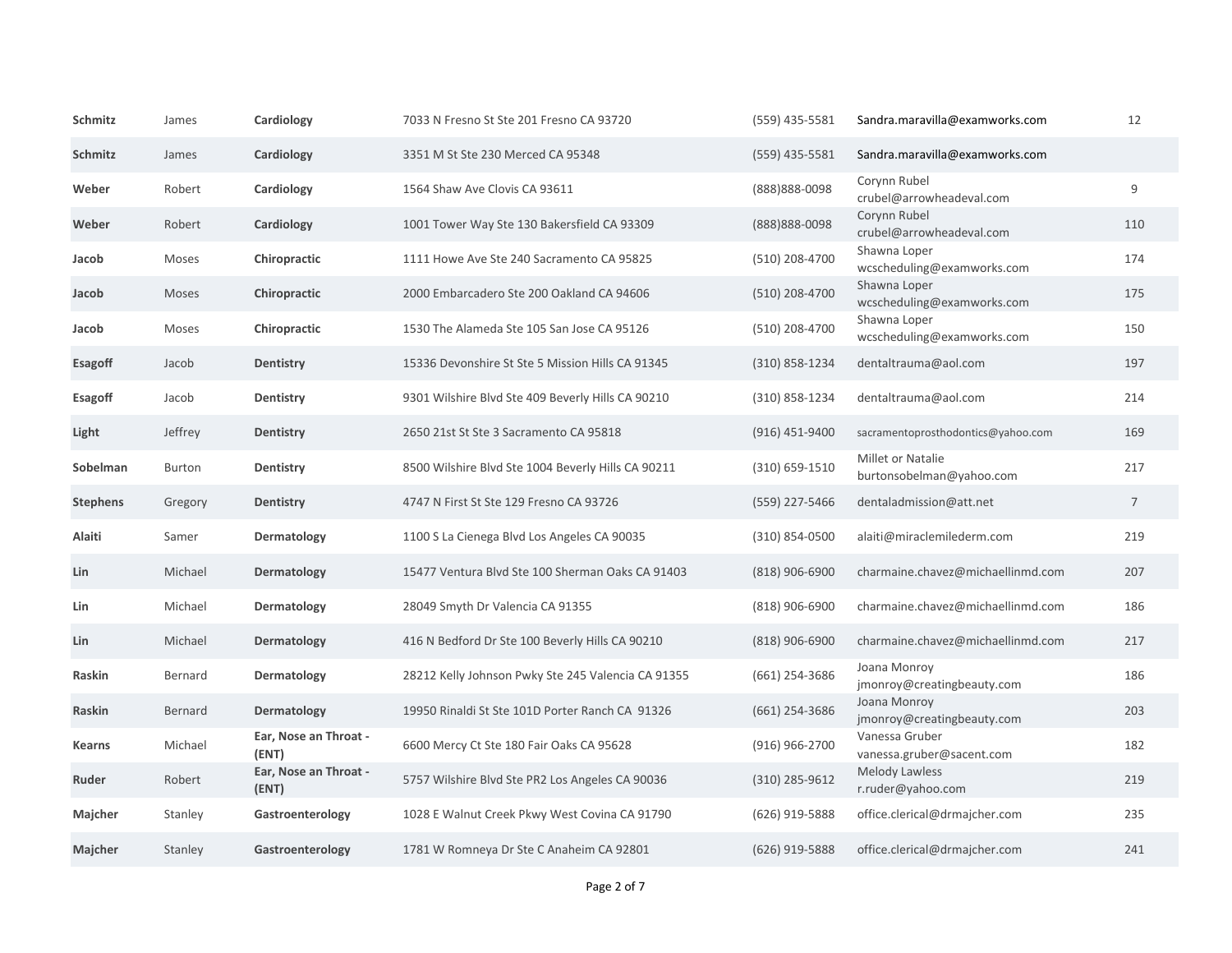| Majcher        | Stanley  | Gastroenterology | 1806 Flower St Glendale CA 91201                      | (626) 919-5888     | office.clerical@drmajcher.com                | 212 |
|----------------|----------|------------------|-------------------------------------------------------|--------------------|----------------------------------------------|-----|
| Woolf          | Graham   | Gastroenterology | 1028 West Ave L-12 Bldg 3 Ste 103 Lancaster CA 93534  | $(310) 652 - 4472$ | Jessica Thomas<br>jessica4drwoolf@gmail.com  | 193 |
| Woolf          | Graham   | Gastroenterology | 1405 W Rancho Vista Blvd Palmdale CA 93551            | $(310) 652 - 4472$ | Jessica Thomas<br>jessica4drwoolf@gmail.com  | 208 |
| Woolf          | Graham   | Gastroenterology | 210 St Marys Dr Ste D Oxnard CA 93036                 | (310) 652-4472     | Jessica Thomas<br>jessica4drwoolf@gmail.com  | 230 |
| Woolf          | Graham   | Gastroenterology | 8631 W Third St Ste 1015E Los Angeles CA 90048        | $(310) 652 - 4472$ | Jessica Thomas<br>jessica4drwoolf@gmail.com  | 221 |
| Caren          | Jeffrey  | Internal         | 3156 Vista Way Ste 160 Oceanside CA 92056             | (310) 659-0714     | Lilly Garzona<br>lilly.garzona@cshs.org      | 289 |
| Caren          | Jeffrey  | Internal         | 8635 W 3rd St Ste 890W Los Angeles CA 90048           | (310) 659-0714     | lilly.garzona@cshs.org<br>Lilly Garzona      | 221 |
| Caren          | Jeffrey  | <b>Internal</b>  | 1535 E 17th St Ste 101 Santa Ana CA 92705             | (310) 659-0714     | lilly.garzona@cshs.org<br>Lilly Garzona      | 251 |
| Caren          | Jeffrey  | Internal         | 647 Camino De Los Mares Ste 218 San Clemente CA 92673 | (310) 659-0714     | Lilly Garzona<br>lilly.garzona@cshs.org      | 264 |
| Green          | Jonathan | Internal         | 1711 W Temple Ste 8668 Los Angeles CA 90026           | (866) 586-7667     | lori.jcgreenmd@gmail.com                     | 221 |
| Green          | Jonathan | Internal         | 5001 Commerce Dr Ste 100 Bakersfield CA 93309         | (866) 586-7667     | lori.jcgreenmd@gmail.com                     | 130 |
| Green          | Jonathan | Internal         | 16300 Sand Canyon Ave Ste 602 Irvine CA 92618         | (866) 586-7667     | lori.jcgreenmd@gmail.com                     | 258 |
| Grodan         | Paul     | Internal         | 10837 Laurel St Ste 204 Rancho Cucamonga CA 91730     | (310) 854-0100     | Silva Buchhardt<br>silva.buchhardt@gmail.com | 254 |
| Grodan         | Paul     | Internal         | 4940 Van Nuys Blvd Ste 202 Sherman Oaks CA 91403      | $(310) 854 - 0100$ | Silva Buchhardt<br>silva.buchhardt@gmail.com | 208 |
| Grodan         | Paul     | Internal         | 28212 Kelly Johnson Pwky Ste 235 Valencia CA 91355    | (310) 854-0100     | Silva Buchhardt<br>silva.buchhardt@gmail.com | 186 |
| Hyman          | Richard  | <b>Internal</b>  | 11645 Wilshire Blvd Ste 825 Los Angeles CA 90025      | (310) 207-3320     | Noel / NLaurente@LACCMED.COM                 | 220 |
| Hyman          | Richard  | Internal         | 300 E Esplanade Dr Ste 420 Oxnard CA 93036            | (310) 207-3320     | Noel / NLaurente@LACCMED.COM                 | 222 |
| Hyman          | Richard  | Internal         | 790 W Ave Q Palmdale CA 93551                         | (310) 207-3320     | Noel / NLaurente@LACCMED.COM                 | 207 |
| <b>Majcher</b> | Stanley  | Internal         | 1028 E Walnut Creek Pkwy West Covina CA 91790         | (626) 919-5888     | office.clerical@drmajcher.com                | 235 |
| <b>Majcher</b> | Stanley  | Internal         | 1781 W Romneya Dr Ste C Anaheim CA 92801              | (626) 919-5888     | office.clerical@drmajcher.com                | 241 |
| Majcher        | Stanley  | Internal         | 1806 Flower St Glendale CA 91201                      | (626) 919-5888     | office.clerical@drmajcher.com                | 212 |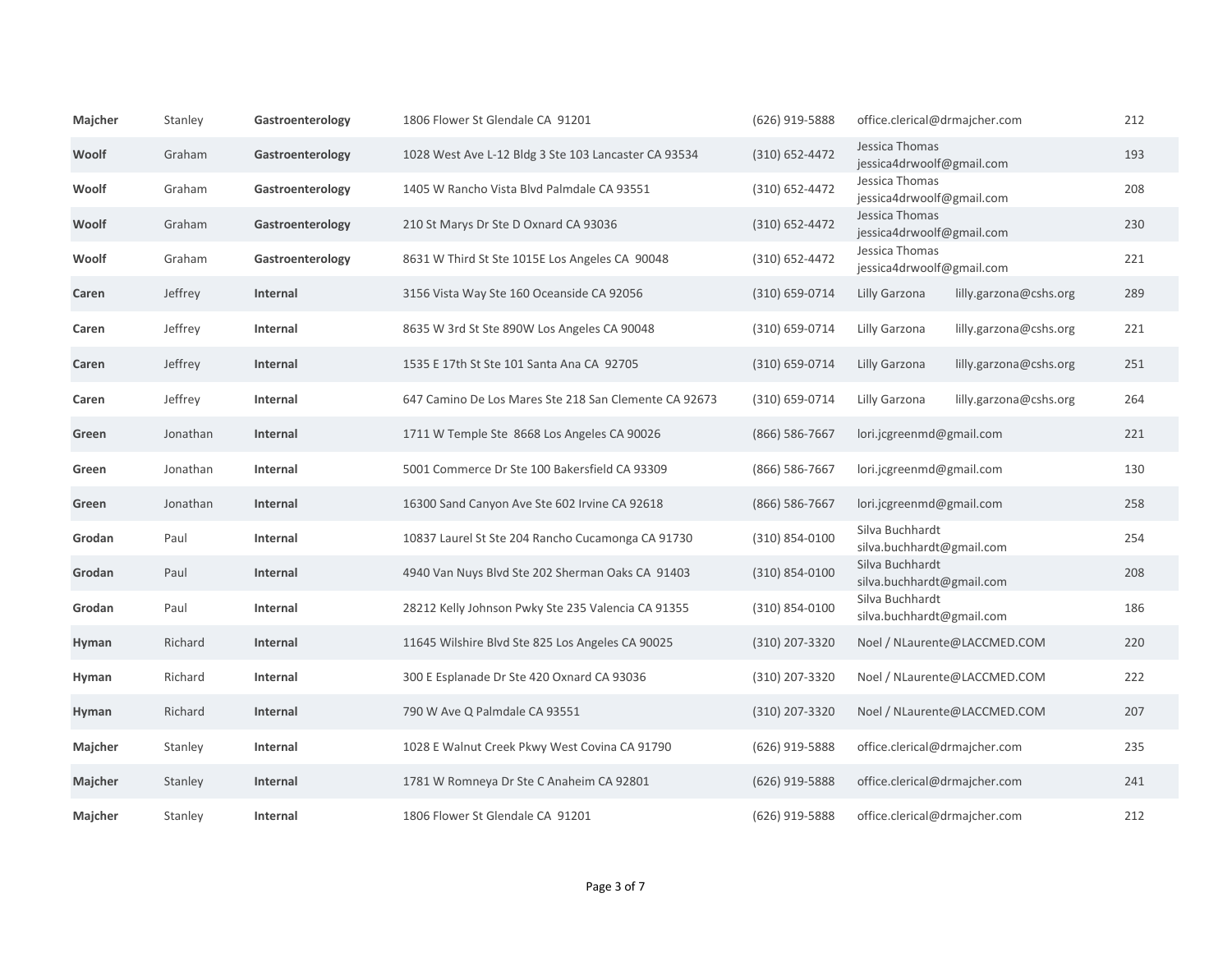| <b>Markovitz</b> | Gerald   | <b>Internal</b>           | 11600 Wilshire Blvd Ste 512 Los Angeles CA 90025     | $(310)$ 473-5067   | La'Shawn<br>geraldhmark@aol.com                     | 214 |
|------------------|----------|---------------------------|------------------------------------------------------|--------------------|-----------------------------------------------------|-----|
| <b>Meth</b>      | Robert   | Internal                  | 2080 Centry Park East Ste 810 Los Angeles CA 90067   | $(310) 556 - 1377$ | Kim Jeffries<br>drmeth@centurycityallergy.com       | 216 |
| <b>Ng</b>        | Jonathan | Internal                  | 1835 Park Avenue San Jose CA 95125                   | (408) 295-0514     | floweregg@gmail.com                                 | 149 |
| O'Neill          | Edward   | Internal                  | 7230 Medical Center Dr Ste 205 West Hills CA 91307   | (818) 704-0886     | ejon@sbcglobal.net                                  | 216 |
| Woolf            | Graham   | <b>Internal</b>           | 1028 West Ave L-12 Bldg 3 Ste 103 Lancaster CA 93534 | $(310) 652 - 4472$ | Jessica Thomas<br>jessica4drwoolf@gmail.com         | 193 |
| Woolf            | Graham   | Internal                  | 1405 W Rancho Vista Blvd Palmdale CA 93551           | $(310) 652 - 4472$ | Jessica Thomas<br>jessica4drwoolf@gmail.com         | 208 |
| Woolf            | Graham   | <b>Internal</b>           | 210 St Marys Dr Ste D Oxnard CA 93036                | $(310) 652 - 4472$ | Jessica Thomas<br>jessica4drwoolf@gmail.com         | 230 |
| Woolf            | Graham   | Internal                  | 8631 W Third St Ste 1015E Los Angeles CA 90048       | $(310) 652 - 4472$ | Jessica Thomas<br>jessica4drwoolf@gmail.com         | 221 |
| Ansel            | Robert   | <b>Neurology</b>          | 11010 White Rock Rd Ste 110 Rancho Cordova CA 95670  | $(800)$ 458-1261   | wcscheduling@examworks.com                          | 177 |
| Ansel            | Robert   | <b>Neurology</b>          | 1111 Howe Ave Ste 240 Sacramento CA 95825            | (800) 458-1261     | wcscheduling@examworks.com                          | 169 |
| Ansel            | Robert   | <b>Neurology</b>          | 200 Embarcadero Ste 200 Oakland CA 94606             | $(800)$ 458-1261   | wcscheduling@examworks.com                          | 175 |
| <b>Bertoldi</b>  | Roger    | <b>Neurology</b>          | 8610 S Sepulveda Blvd Ste 200 Los Angeles CA 90045   | $(310)$ 670-5555   | Rosa Diaz<br>rosadiaz8610@yahoo.com                 | 221 |
| <b>Wang</b>      | Shen     | <b>Neurology</b>          | 2020 17th Street Ste 2016 Bakersfield CA 93301       | (559) 435-5581     | Cynthia.salinas@examworks.com                       | 107 |
| <b>Wang</b>      | Shen     | <b>Neurology</b>          | 300 E Mineral King Ste 110 Visalia CA 93291          | $(559)$ 435-5581   | Cynthia.salinas@examworks.com                       | 36  |
| <b>Wang</b>      | Shen     | <b>Neurology</b>          | 3351 M St Ste 230 Merced CA 95348                    | (559) 435-5581     | Cynthia.salinas@examworks.com                       | 68  |
| Wang             | Shen     | <b>Neurology</b>          | 7033 N Fresno St Ste 201 Fresno CA 93720             | (559) 435-5581     | Cynthia.salinas@examworks.com                       | 9   |
| Kaye             | David    | Ophthalmology             | 1011 W Yosemite Ave Madera CA 93637                  | (559) 673-6000     | Maria Gonzalez<br>mgonzalez.naturalvision@gmail.com | 29  |
| Kaye             | David    | Ophthalmology             | 6767 N Fresno St Ste 101 Fresno CA 93710             | (559) 432-1033     | Maria Gonzalez<br>mgonzalez.naturalvision@gmail.com | 8   |
| <b>Macy</b>      | Jonathan | Ophthalmology             | 8635 W 3rd St Ste 360W Los Angeles CA 90048          | $(310)$ 657-2777   | susie@macyeyecenter.com                             | 221 |
| <b>Brazina</b>   | Gary     | <b>Orthopedic Surgery</b> | 11710 Wilshire Blvd Los Angeles CA 90025             | (310) 821-2222     | Lenora Lopez<br>lenoramlopez@gmail.com              | 221 |
| <b>Brazina</b>   | Gary     | <b>Orthopedic Surgery</b> | 16311 Ventura Blvd Ste 1280 Encino CA 91436          | $(310) 821 - 2222$ | Lenora Lopez<br>lenoramlopez@gmail.com              | 207 |
| <b>Feiwell</b>   | Lawrence | <b>Orthopedic Surgery</b> | 3742 Katella Ave Ste 401 Los Alamitos CA 90720       | $(562)$ 431-4800   | ron@feiwellmedical.com<br>Ron Cedeno                | 243 |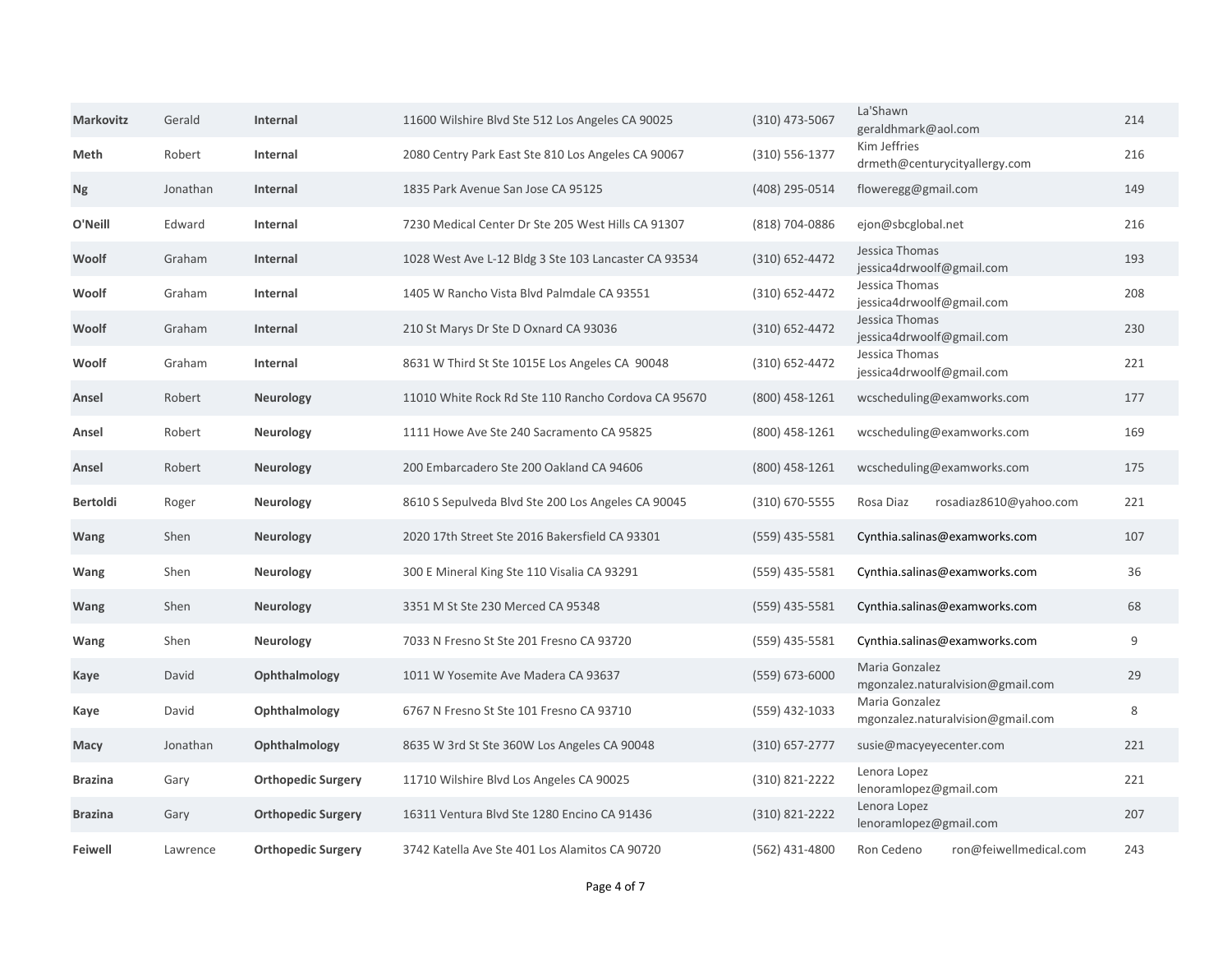| Graham          | Scott    | <b>Orthopedic Surgery</b>                           | 2020 17th Street Ste 2016 Bakersfield CA 93301                    | $(559)$ 435-5581   | Cassandra.comstock@examworks.com                          | 107 |
|-----------------|----------|-----------------------------------------------------|-------------------------------------------------------------------|--------------------|-----------------------------------------------------------|-----|
| Graham          | Scott    | <b>Orthopedic Surgery</b>                           | 7033 N Fresno St Ste 201 Fresno CA 93720                          | $(559)$ 435-5581   | Cassandra.comstock@examworks.com                          | 12  |
| Graham          | Scott    | <b>Orthopedic Surgery</b>                           | 300 Mineral King Ste 110 Visalia CA 93291                         | $(559)$ 435-5581   | Cassandra.comstock@examworks.com                          | 36  |
| Graham          | Scott    | <b>Orthopedic Surgery</b>                           | 3351 M St Ste 230 Merced CA 95348                                 | $(559)$ 435-5581   | Cassandra.comstock@examworks.com                          | 60  |
| <b>Hellner</b>  | Mark     | <b>Orthopedic Surgery</b>                           | 7033 N Fresno St Ste 201 Fresno CA 93720                          | (559) 435-5581     | Sandra.maravilla@examworks.com                            | 10  |
| <b>Hellner</b>  | Mark     | <b>Orthopedic Surgery</b>                           | 285 Mercey Springs Rd Los Banos CA 93635                          | (559) 435-5581     | Sandra.maravilla@examworks.com                            | 70  |
| <b>Hellner</b>  | Mark     | <b>Orthopedic Surgery</b>                           | 3351 M St Ste 230 Merced CA 95348                                 | (559) 435-5581     | Sandra.maravilla@examworks.com                            | 66  |
| <b>Hellner</b>  | Mark     | <b>Orthopedic Surgery</b>                           | 1300 Mable Ave Ste 2 Modesto CA 95355                             | (559) 435-5581     | Sandra.maravilla@examworks.com                            | 97  |
| <b>Klassan</b>  | Michael  | <b>Orthopedic Surgery</b>                           | 7033 N Fresno St Ste 201 Fresno CA 93720                          | $(559)$ 435-5581   | Miriam.mayorga@examworks.com                              | 9   |
| <b>Klassan</b>  | Michael  | <b>Orthopedic Surgery</b>                           | 2020 17th Street Ste 2016 Bakersfield CA 93301                    | $(559)$ 435-5581   | Miriam.mayorga@examworks.com                              | 109 |
| <b>Klassan</b>  | Michael  | <b>Orthopedic Surgery</b>                           | 3351 M St Ste 230 Merced CA 95348                                 | $(559)$ 435-5581   | Miriam.mayorga@examworks.com                              | 56  |
| <b>Klassan</b>  | Michael  | <b>Orthopedic Surgery</b>                           | 1300 Mable Ave Ste 2 Modesto CA 95355                             | $(559)$ 435-5581   | Miriam.mayorga@examworks.com                              | 95  |
| <b>Klassan</b>  | Michael  | <b>Orthopedic Surgery</b>                           | 2800 N California St Ste 11 Stockton CA 95204                     | $(559)$ 435-5581   | Miriam.mayorga@examworks.com                              | 126 |
| <b>Klassan</b>  | Michael  | <b>Orthopedic Surgery</b>                           | 300 E Mineral King Ste 110 Visalia CA 93291                       | $(559)$ 435-5581   | Miriam.mayorga@examworks.com                              | 44  |
| Lavorgna        | John     | <b>Orthopedic Surgery</b>                           | 2300 Sutter St Ste 304 San Francisco CA 94115                     | (415) 563-2233     | <b>Carol Weitz</b><br>carol@weitzmedicalmanagement.com    | 188 |
| Masem           | Mathias  | <b>Orthopedic Surgery - Arm-</b><br>Hand            | 80 Grand Ave Ste 600 Oakland CA 94612                             | (510) 763-0884     | wendy@mathiasmasemmd.com                                  | 177 |
| <b>Broukhim</b> | Benjamin | <b>Orthopedic Surgery -</b><br><b>Knee-Shoulder</b> | 10614 Riverside Dr North Hollywood CA 91602                       | (818) 755-6070     | Liz Angel<br>liz@scomg1.com                               | 208 |
| <b>Broukhim</b> | Benjamin | <b>Orthopedic Surgery -</b><br><b>Knee-Shoulder</b> | 9025 Wilshire Blvd Ste 310 Beverly Hills CA 90211                 | (818) 755-6070     | Liz Angel<br>liz@scomg1.com                               | 220 |
| <b>Feinberg</b> | Steven   | <b>Pain Management</b>                              | 825 El Camino Real Palo Alto CA 94301                             | (650) 223-6400     | Feinbergmedicalgroup@gmail.com                            | 166 |
| <b>Bernhard</b> | Mark     |                                                     | Physical Medicine/Rehab 1060 E Green St Ste 107 Pasadena CA 91106 | (626) 584-1112     | Yenni Castro<br>scheduling_frontoffice@markbernharddo.com | 221 |
| <b>Bernhard</b> | Mark     |                                                     | Physical Medicine/Rehab 3900 Truxtun Ave Bakersfield CA 93309     | $(626) 584 - 1112$ | Yenni Castro<br>scheduling_frontoffice@markbernharddo.com | 107 |
| <b>Bernhard</b> | Mark     |                                                     | Physical Medicine/Rehab 7033 N Fresno St Ste 201 Fresno CA 93720  | $(626) 584 - 1112$ | Yenni Castro<br>scheduling_frontoffice@markbernharddo.com | 12  |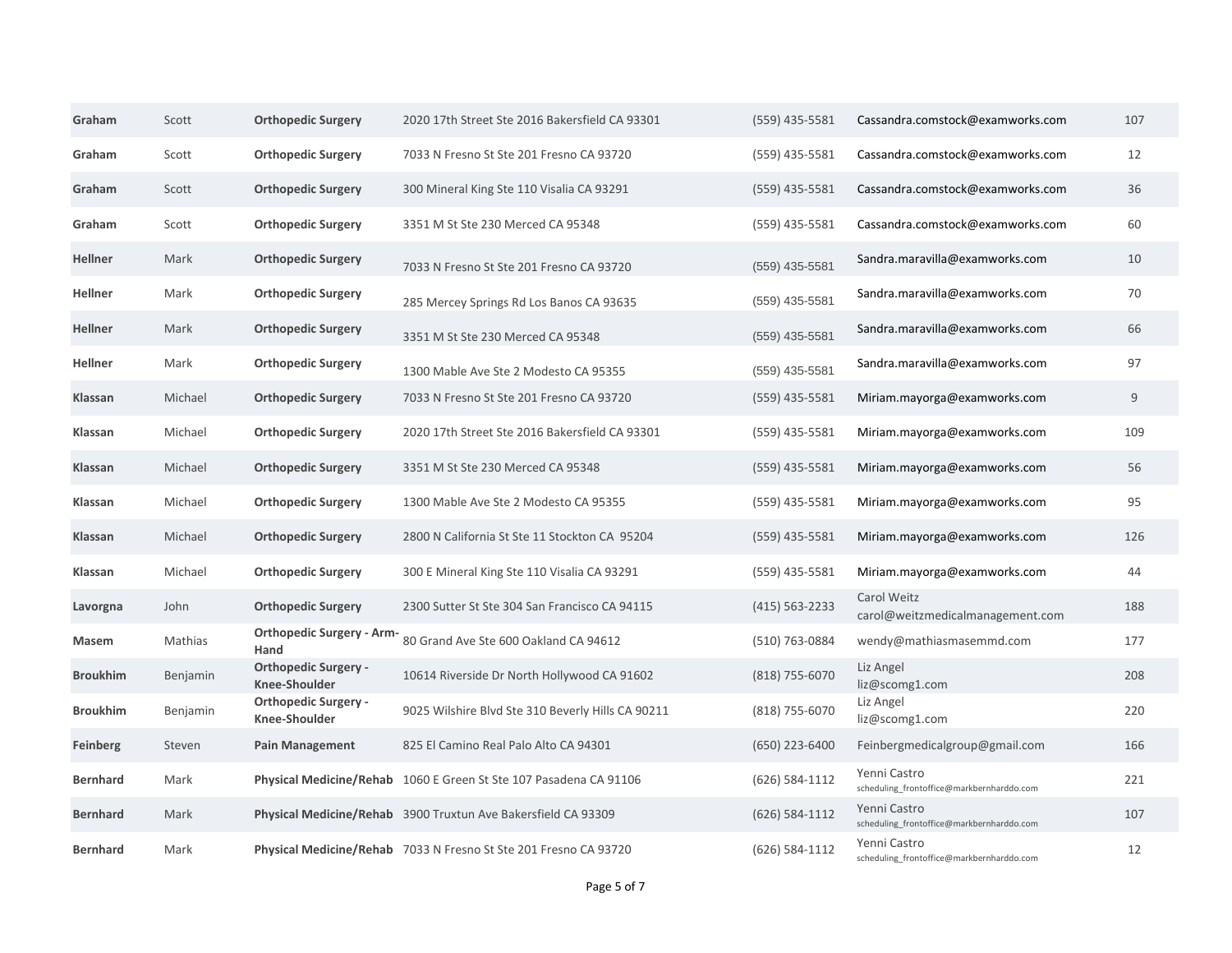| Ruder            | Robert   | <b>Plastic Surgery</b>   | 5757 Wilshire Blvd Ste PR2 Los Angeles CA 90036    | $(310)$ 285-9612   | <b>Melody Lawless</b><br>r.ruder@yahoo.com    | 219 |
|------------------|----------|--------------------------|----------------------------------------------------|--------------------|-----------------------------------------------|-----|
| Subotnick        | Steven   | Podiatry                 | 1111 Howe Ave Ste 240 Sacramento CA 95825          | $(800)$ 458-1261   | Shawna Loper<br>wcscheduling@examworks.com    | 173 |
| <b>Subotnick</b> | Steven   | Podiatry                 | 140 Mayhew Way Ste 900 Pleasant Hill CA 94523      | (800) 458-1261     | Shawna Loper<br>wcscheduling@examworks.com    | 172 |
| <b>Subotnick</b> | Steven   | Podiatry                 | 1400 Florida Ave Ste 108 Modesto CA 95351          | $(800)$ 458-1261   | Shawna Loper<br>wcscheduling@examworks.com    | 96  |
| <b>Subotnick</b> | Steven   | Podiatry                 | 1530 The Alameda Ste 105 San Jose CA 95126         | (800) 458-1261     | Shawna Loper<br>wcscheduling@examworks.com    | 151 |
| <b>Subotnick</b> | Steven   | Podiatry                 | 2000 Embarcadero Ste 200 Oakland CA 94606          | $(800)$ 458-1261   | Shawna Loper<br>wcscheduling@examworks.com    | 175 |
| <b>Van Dyne</b>  | Timothy  | Podiatry                 | 5777 N Fresno St Ste 102 Fresno CA 93710           | (559) 435-0261     | Carol Van Dyne<br>rn_carol@yahoo.com          | 9   |
| <b>Woodcox</b>   | Larry    | Podiatry                 | 700 W Olive Ave Ste C Merced CA 95348              | (925) 253-1414     | Maria lwoodcoxoffice@aol.com                  | 56  |
| <b>Woodcox</b>   | Larry    | Podiatry                 | 510 Scenic Dr Modesto CA 95350                     | $(925)$ 253-1414   | Maria lwoodcoxoffice@aol.com                  | 95  |
| <b>Woodcox</b>   | Larry    | Podiatry                 | 3 Santa Maria Way Orinda CA 94563                  | $(925)$ 253-1414   | Maria lwoodcoxoffice@aol.com                  | 175 |
| <b>Greils</b>    | Howard   | <b>Psychiatry</b>        | 1430 Truxtun Ave 5th FL Bakersfield CA 93301       | $(323)$ 462-7225   | hgreils@bellsouth.net                         | 109 |
| Larsen           | Robert   | <b>Psychiatry</b>        | 505 14th St Ste 900 Oakland CA 94612               | $(510) 588 - 8624$ | Wendy<br>thecenter@occupationalpsych.com      | 177 |
| <b>Marusak</b>   | Carl     | <b>Psychiatry</b>        | 2444 Wilshire Blvd Ste 311 Santa Monica CA 90403   | (626) 282-5155     | talbert201@aol.com                            | 216 |
| <b>Stalberg</b>  | John     | <b>Psychiatry</b>        | 1430 Truxtun Ave 5th FL Bakersfield CA 93301       | $(310)$ 828-0800   | drstalberg@forensicpsychca.com                | 107 |
| <b>Stalberg</b>  | John     | <b>Psychiatry</b>        | 14500 Roscoe Blvd 4th FL Panorama City CA 91402    | $(310)$ 828-0800   | drstalberg@forensicpsychca.com                | 202 |
| <b>Stalberg</b>  | John     | <b>Psychiatry</b>        | 27240 Turnberry Ln Ste 200 Valencia CA 91355       | $(310)$ 828-0800   | drstalberg@forensicpsychca.com                | 186 |
| <b>Stalberg</b>  | John     | <b>Psychiatry</b>        | 2901 Wilshire Blvd Ste 415 Santa Monica CA 90403   | $(310)$ 828-0800   | drstalberg@forensicpsychca.com                | 216 |
| <b>Markovitz</b> | Gerald   | <b>Pulmonary Disease</b> | 11600 Wilshire Blvd Ste 512 Los Angeles CA 90025   | $(310)$ 473-5067   | La'Shawn<br>geraldhmark@aol.com               | 214 |
| Meth             | Robert   | <b>Pulmonary Disease</b> | 2080 Centry Park East Ste 810 Los Angeles CA 90067 | $(310) 556 - 1377$ | Kim Jeffries<br>drmeth@centurycityallergy.com | 216 |
| Green            | Jonathan | <b>Toxicology</b>        | 1711 W Temple Ste 8668 Los Angeles CA 90026        | (866) 586-7667     | lori.jcgreenmd@gmail.com                      | 221 |
| Green            | Jonathan | <b>Toxicology</b>        | 5001 Commerce Dr Ste 100 Bakersfield CA 93309      | $(866) 586 - 7667$ | lori.jcgreenmd@gmail.com                      | 130 |
| Green            | Jonathan | <b>Toxicology</b>        | 16300 Sand Canyon Ave Ste 602 Irvine CA 92618      | (866) 586-7667     | lori.jcgreenmd@gmail.com                      | 258 |